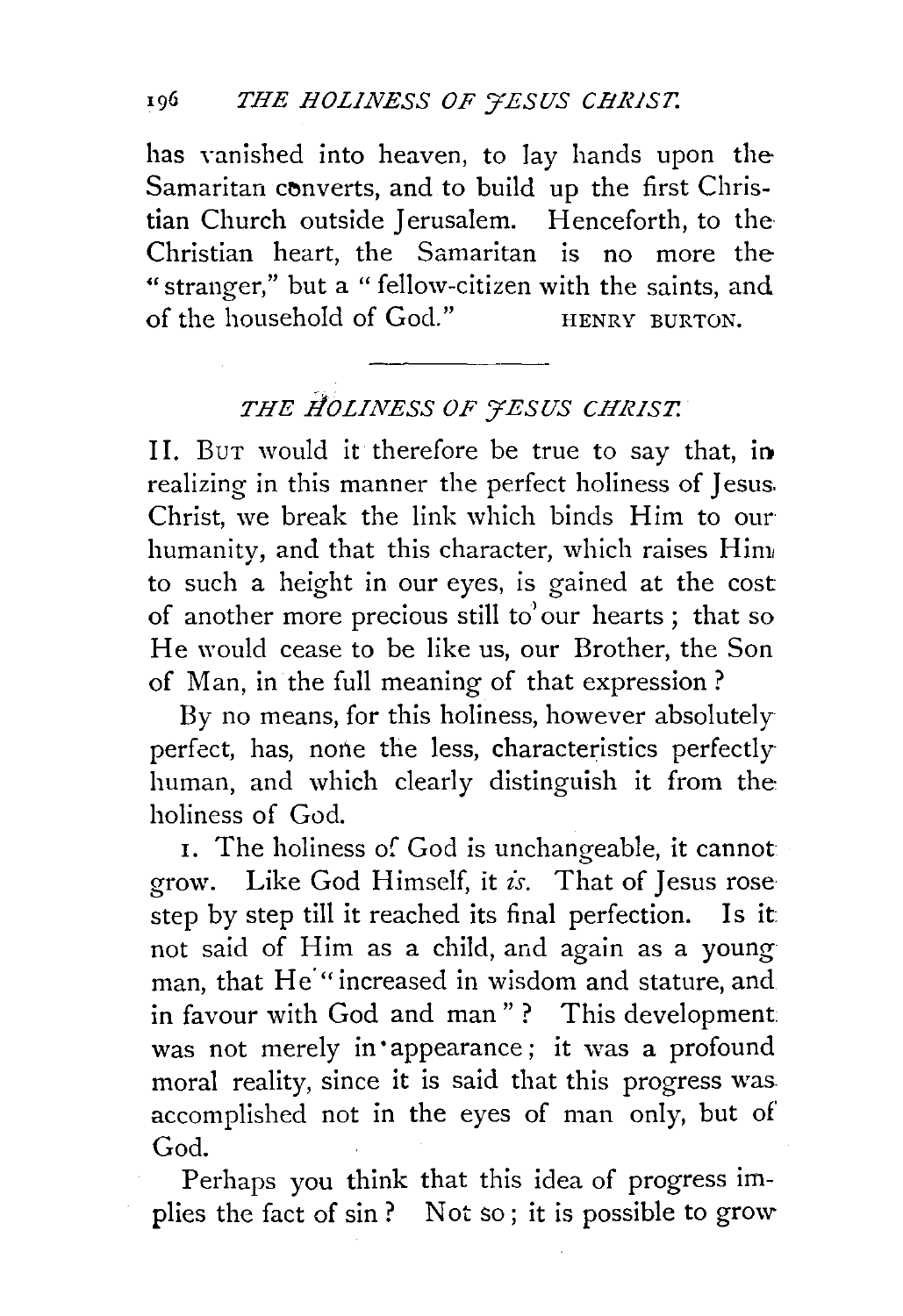in pure goodness, to climb, like the angels, without ever stumbling, the steps of the ladder of light which leads upwards to Divine glory. Thus it was that Jesus advanced in goodness. He took possession, in the name of his Father, of all the provinces of human life which opened successively before Him; in the beginning, of that of the family, which was the first which offered itself to Him, and which He embraced in his loving heart, watering it in his childhood with his prayers and intercessions; next,—of that period in youth when the sentiments of patriotism begin to shew themselves in a young and noble heart,-of his own nation, which to Him was altogether like his own family. From that time the determination to labour at realizing the great promises of which it was the object became his heart's vocation. Finally, at the age of thirty years, at the time of his baptism, having then reached the full maturity of his powers, He saw opening before Him a domain wider .still. The world itself was the field which He felt Himself called upon to cultivate by his words, to water with his blood, and to fertilize for the glory of God by his spirit.

Thus did love grow, and thus did devotion in- -crease, in the heart of Jesus, but without the existence in it of any germ of hatred to. be extirpated, -0r of any selfish tendency to be repressed. To open his heart with growing sympathy to the ever-increasing number of the creatures whom his Father gave Him to love, until at last He felt that the whole human race was laid upon his heart, and that He had become Himself its living .centre-this was the nature of his progress ; a pro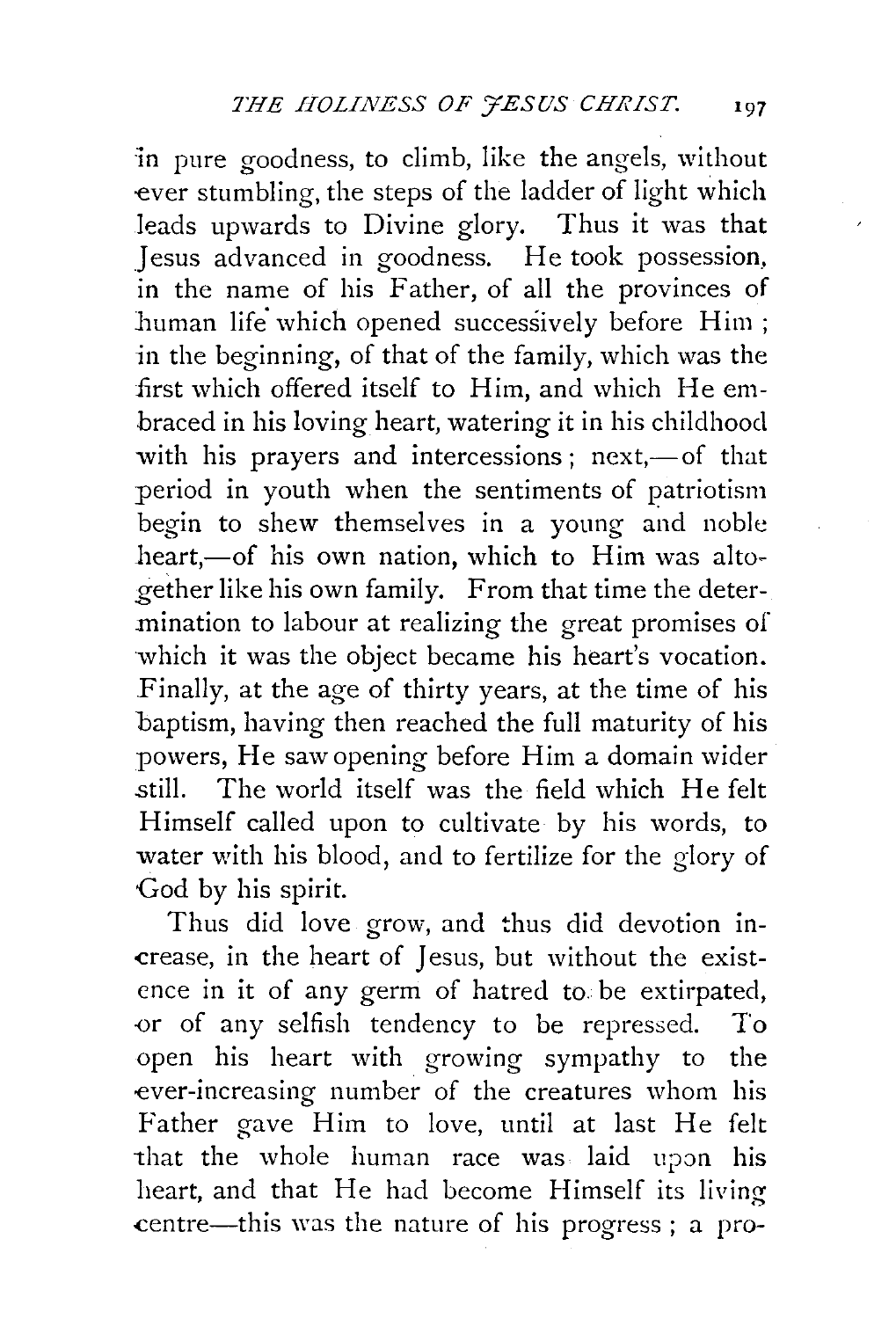gress of the most real and positive kind, of which the final stage was marked by that name, *Son of Man*, which He adopted as his favourite title, and which He drew from out of that inward feeling of tenderest sympathy for the human race which  $He$ had made his family.

As the task He had to fulfil with regard to mankind became more and more clear to his inward eye. so did He devote his whole life and person more and more exclusively to it; and this is a second aspect of the progress which was to work itself out within Him. Jesus, in his last prayer, uttered those remarkable words which no forger-and certainly no forger putting arbitrarily into the mouth of his hero the theory of the  $Logos$ -rwould have attributed to Him, "For their sakes I sanctify myself."  $\frac{1}{1}$  How. it has often been asked, could He have been called upon to sanctify Himself, if He was not stained with sin? The answer is that to sanctify does not mean to *purify*, but to *consecrate. Holy* is not opposed to *impure,* but to *profane,* common, not sacred, natural. Jesus sanctified Himself by offering to God step by step all the elements of his being, as they gradually developed themselves within Him; all the powers of his body and soul, as they one by one came into play; and all the varied domains of existence, as He came to set his foot upon them.

In chilchood, no doubt, He played; for "as the children are partakers of flesh and blood, he also himself likewise took part of the same. . . . He was in all points like as we are, yet without  $sin$ ." 2 Now play, without being impure, is nevertheless not precisely

<sup>1</sup> John xviii. 19. <sup>2</sup> Heb. ii. 14, 17; iv. 15.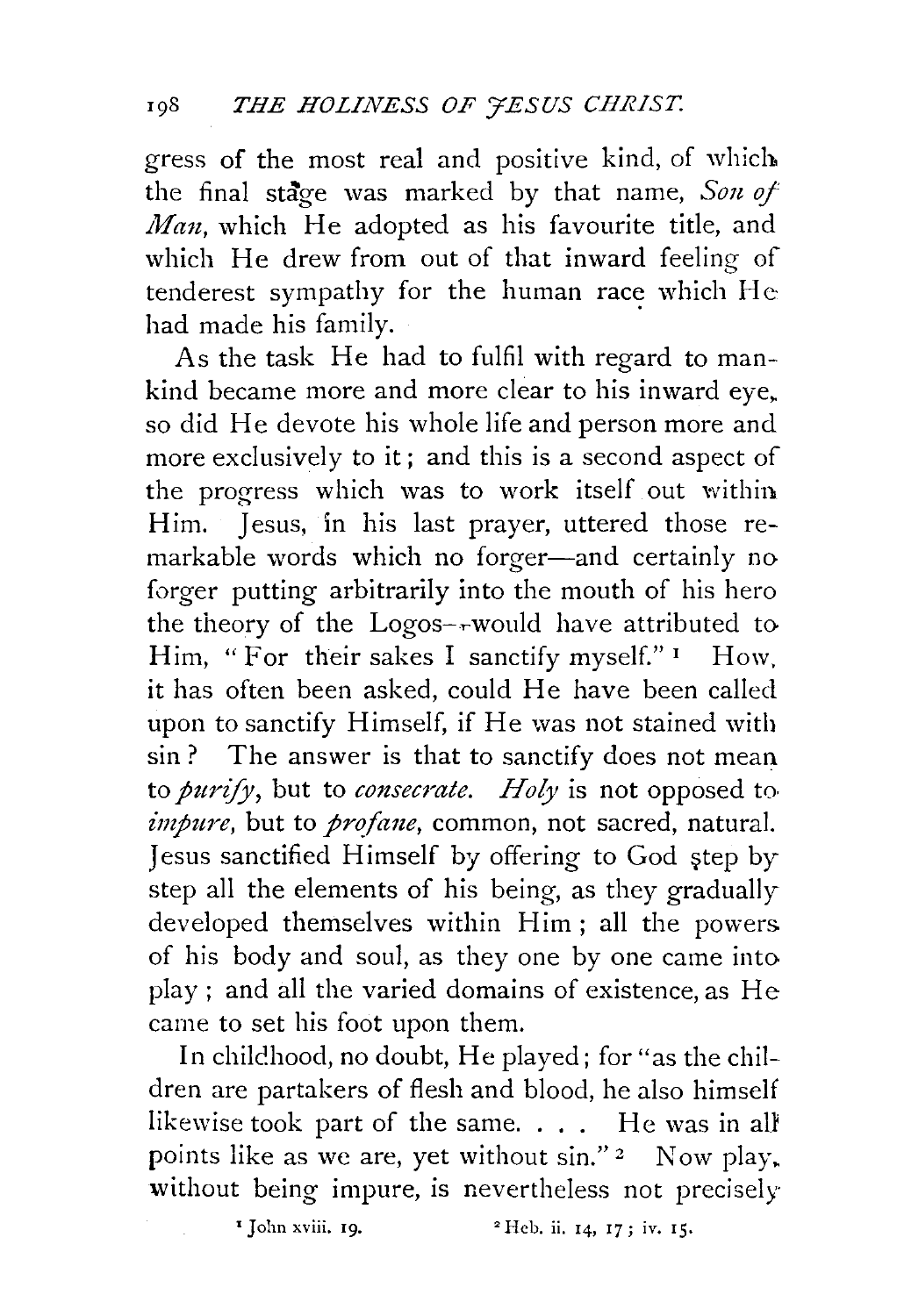a holy thing. It belongs to that province of the *natural* which interposes itself at the beginning of our life between those of sin and holiness. Later on, play disappeared from the life of Jesus, as it generally disappears from the life of every serious man, in proportion as the great work of life comes upon him.

This is an instance of the way in which all the activities of nature, all the physical and moral forces, ranged themselves by degrees in Jesus in subordination to the task to which He was growing up, and received in succession, in virtue of that free consecration, the seal of holiness. It was by means of these continual and freely chosen acts of self-control *(/sanctify myself)* that He became, in the full mean- ;ng of the word, the *Holy One of God.* 

In this holiness of Jesus everything is, if you will, Divine, in the sense that it is perpetually drawn afresh from God, the alone good. But everything is human, nevertheless, in the sense that that communion with God, which was its principle, was by Jesus entered upon, and sustained, by acts of free will. In himself, and apart from the Fall, every man woultl have been able to develop himself in the same manner.

*2.* The holiness of Jesus was human, not only because it obeyed the law of progress, but also because it submitted itself to a law of far graver character- that of temptation and conflict.

. Conflict has no place in God. " God cannot be tempted with evil." Jesus had to fight. The wil derness and Gethsemane—here are two battle-fields which the Church will not forget, and which were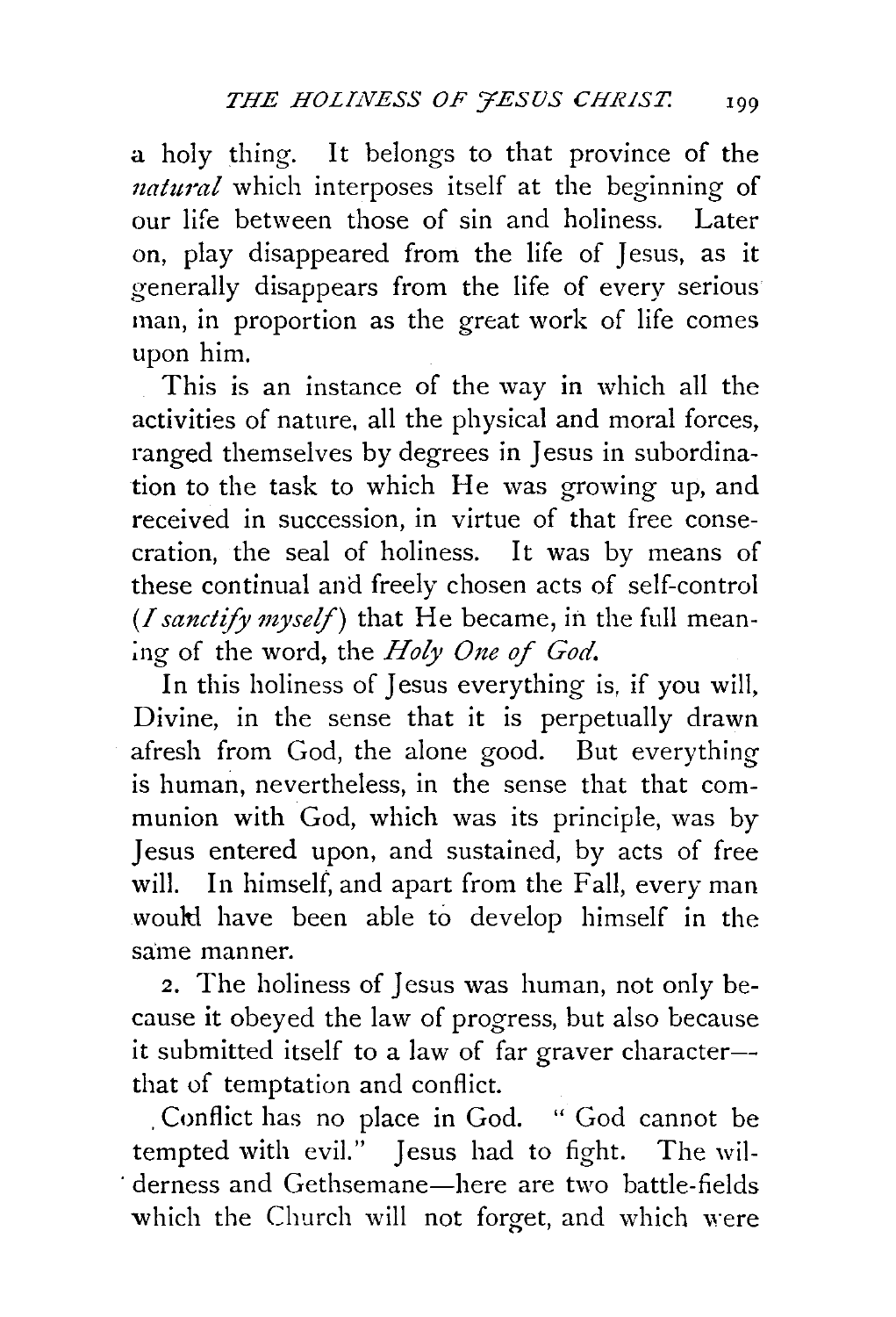watered with his sweat. Nor were these the only ones. <sup>1</sup>

The question has been asked how it was possible for Jesus to be tempted, to go through a conflict, if He was without sin. Do you then know of no other moral conflicts but such as spring from sin ? I will suppose you have a taste for study, and delight in science. But, being the eldest brother, and having lost your parents, you have brothers and sisters to bring up. You are compelled to lay aside your books, and, by work of quite a different kind, earn a living for those whom Providence has entrusted to your care. There is a conflict in your case, not between good and evil, but between a lower kind of good- science, and a higher kind-duty. Or, you are devoted to art, and you give yourself wholly to the cultivation of the fine faculties with which you have been endowed. But your country being in danger, demands help from the strong arms of her children. The sound of her cry of distress reaches you in the foreign land where you are losing yourself in the pursuit of the beautiful. You are called to leave the scene of your artistic labours, and to hasten to the scene of war. Is there not a conflict here-not between good and evil, but between two kinds of good which occupy different steps on the ascending hierarchies of morality? .

It is in this sense that Jesus, though without sin. was capable of exposure to temptation. He possessed instincts the most generous, faculties the most eminent. As a philosopher, He would have surpassed Socrates; as an orator, He would have

<sup>&#</sup>x27; *Cf* Luke xii. 50; John x11. 2j.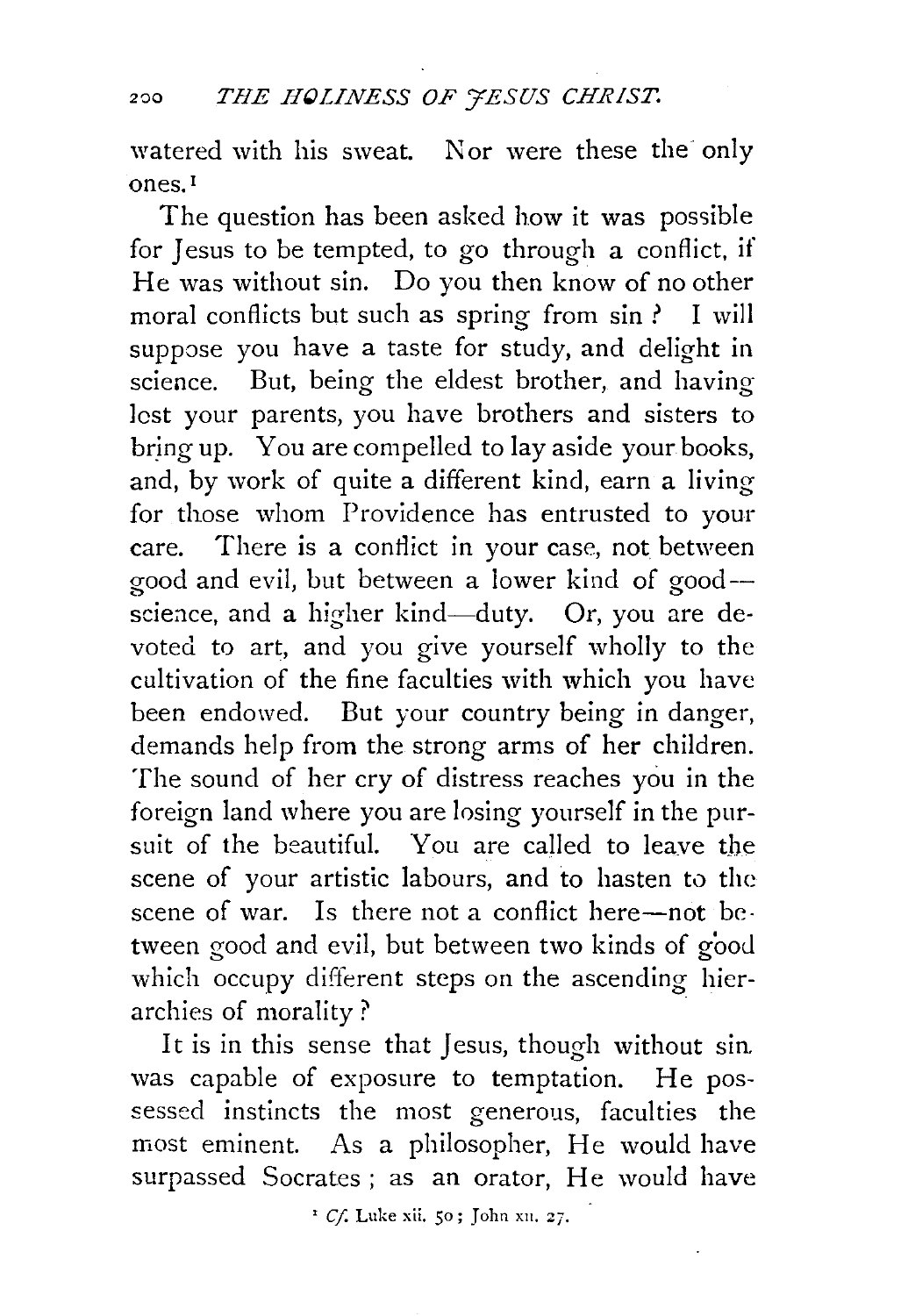eclipsed Demosthenes. The substance as well as the form of his teaching prove that. He had a heart capable, above all others, of delighting itself in the tenderness of family affection ; and as an organ of the high inspirations of patriotism, none could have been found more heroic than He, had He been permitted to surrender Himself to them. We have but to recal his last words to his mother and to his disciple, and his tears over Jerusalem on the day of his own triumph! He had to check all these innocent instincts, to repress these noble impulses, to sacrifice these legitimate pleasures, in order to give Himself up altogether to the task assigned to Him from above-to his work as the Redeemer; in Himself setting before his Church an example of what was meant by those expressionsto cut off the right hand, to pluck out the right eye, to lose one's life in order to find it. After our likeness, too, He was capable of physical suffering, of undergoing the sharp pangs and rendings of the heart. Out of zeal for his mediatorial work He had to accept aII the sufferings against which our flesh and our heart most legitimately rebel. But every time this submission cost Him a struggle. We see it plainly enough at Gethsemane. Thus, as it is said in that admirable Epistle to the Hebrews, He was *made pc1:fect,* and He *learned obedience* by the things which He suffered.<sup>1</sup>

Progress and conflict, Are not these the characteristics of a holiness truly human ? In the wilderness, at Gethsemane, it may well indeed be said we are in

<sup>&#</sup>x27; Heb. ii. IO ; v. S, 9. No other hook in the New Testament brings out with such force, by the side of the divinity of Jesus Christ (Chap. i.), his perfect humanity (Chaps. ii. and v. ).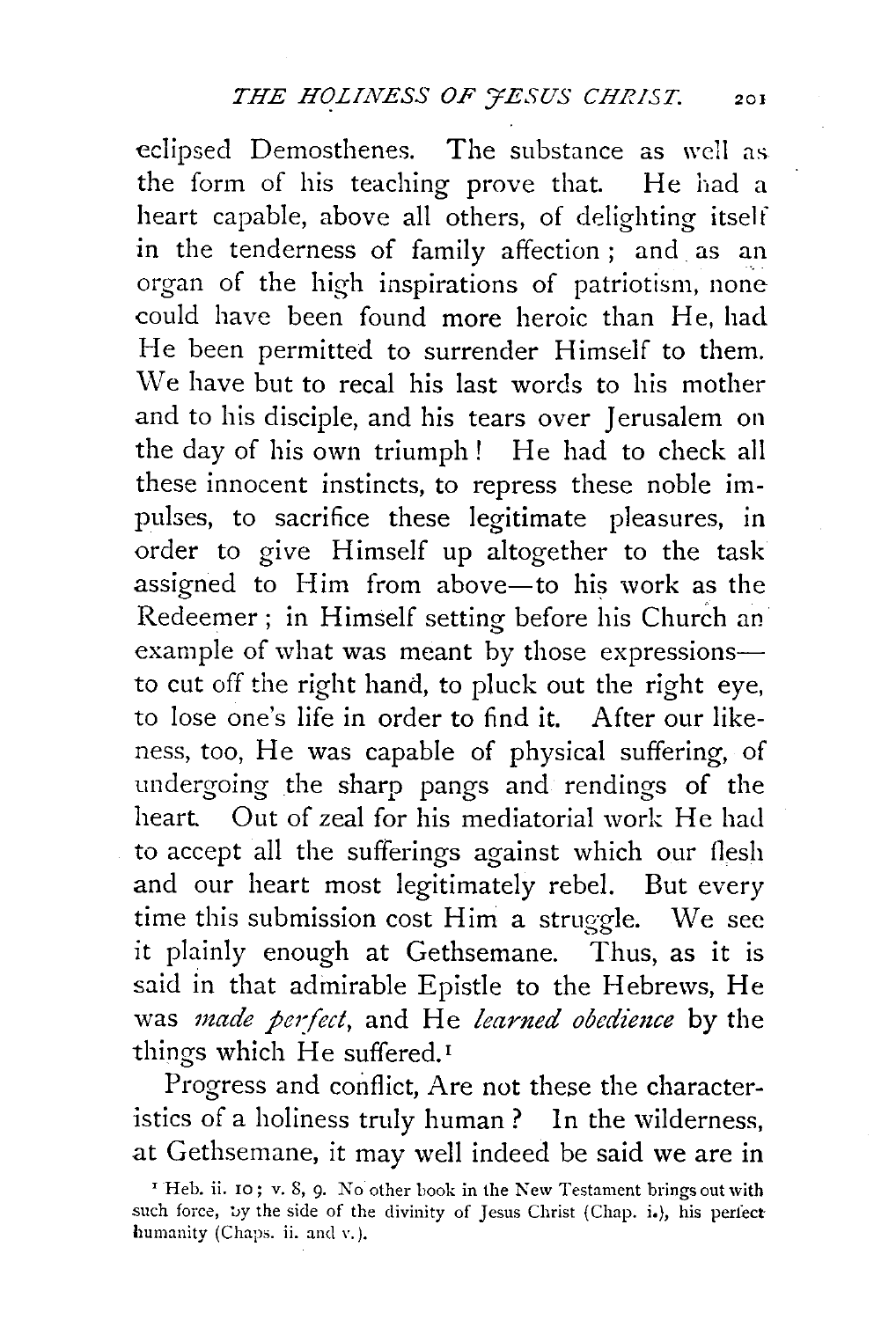the ante-chambers of Heaven, but assuredly we are not yet in Heaven itself.

III. And this is just the reason why the holiness of Jesus, perfect as it is, is yet within the reach of man, and of every believer who aspires to it; though not indeed *apart from* Him and in a way parallel to his, as the freethinkers imagine, who deem that to set Jesus before them as their model is enough to enable them at once to imitate Him. No, the distance between Him and us is too great for the work of our sanctification to be accomplished in the same way as his. It must be worked in us  $\delta y$  his.

There is in us that germ of sin which, as we have seen, did not exist in Him. He had but to learn; we have, not only to learn, but also to *unlearn,* if we may use the expression. He had but to grow; we have to grow and to decrease at the same time. He had but to fill his heart with God; we have, at the same time that we so fill ours, to empty it of ourselves.

This twofold work is beyond the moral strength of man; that is a fact which every man who seriously sets himself to it will ere long be brought to acknowledge. It is necessary, then, that the holiness of Jesus should become to us more than a mere model to imitate. It is necessary that that holiness which He realized freely in his own person, in our human existence, should become *our own.* Did not He say, "For their sakes I sanctify myself, *that they also might be sanctified through the truth"?* 1 \Vhen He sanctified Himself, it was human life, it was mankind altogether, that He was sanctifying. By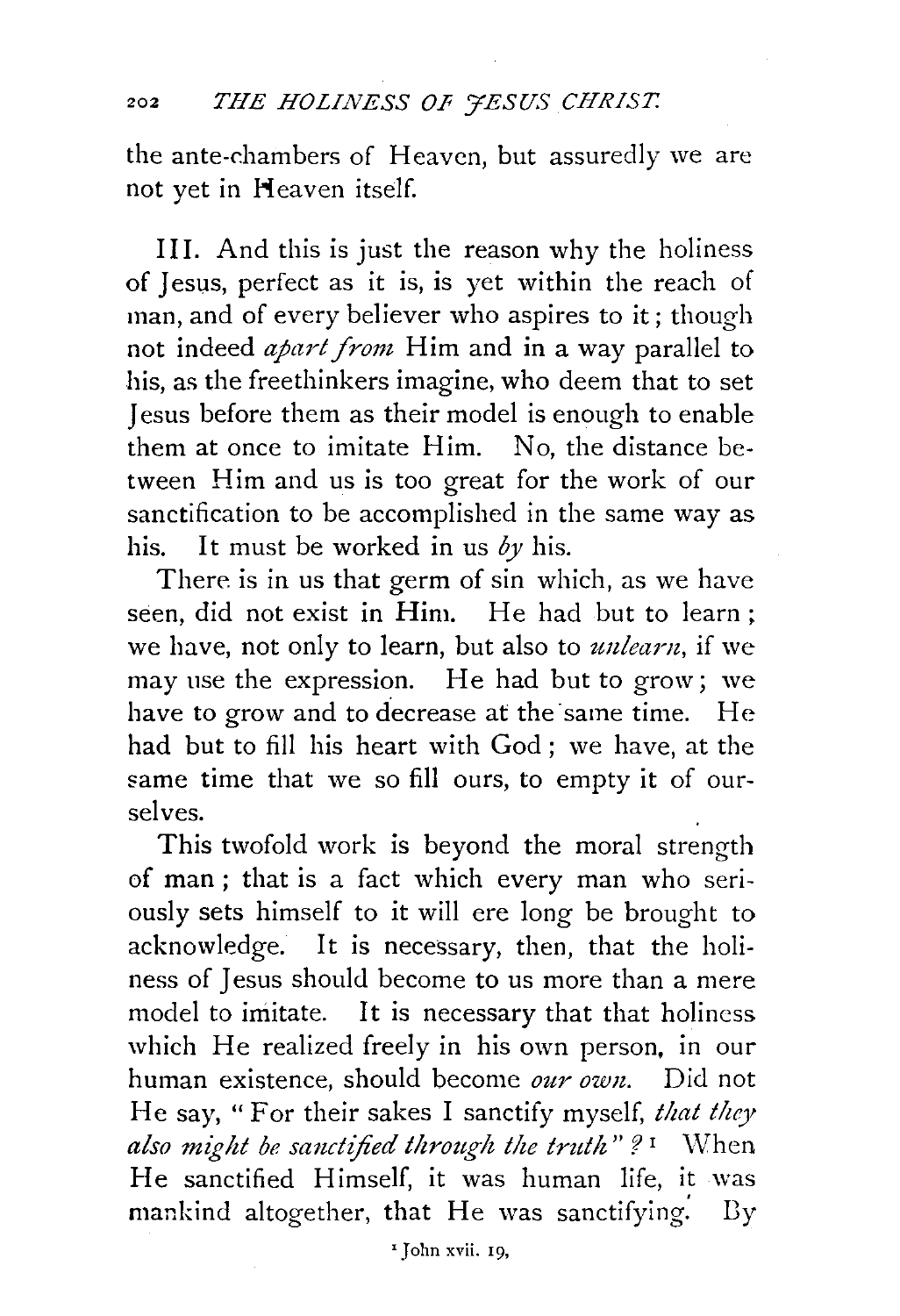continually preventing the birth of sin in his own person, He was condemning it to destruction in our own. He was proving that sin is an *intruder* in human nature, and was planting within the consciousness of men the feeling of the possibility and therefore of the duty of expelling it. It was by his life, which was human, but at the same time pure and holy, free from all stain, and wholly devoted to God, that He contradicted sin and set up the kingdom of holiness, that is, of God, upon this polluted earth.

But in order that this kingdom may extend itself, it is necessary that that holiness.which is its essence should be communicated from its King to his subjects. This communication presupposes a bridge of connection between the two, which is described by Jesus in these words, " I am the vine, ye are the branches." 1 It was by his ascension that He acquired the power to establish this connection, and it was at Pentecost that He established it in fact.

The pure sap which filled the vine was to enter into the branches and to take the place of the poisoned sap which was circulating in such abundance within them. Through his exaltation to the right hand of God,-which means into the mode of existence of God Himself, the state of Omnipresence, Omniscience, Omnipotence,-Jesus received the power to enter, Himself, into the hearts of believers, to make his abode there, and to reproduce in them that same perfected humanity which He had realized in his own person. Associated with the sovereign power of God, He dispenses the Holy Spirit, and can by his co-operation reproduce all the features of his moral physiognomy in believers.

'John xv. *5.*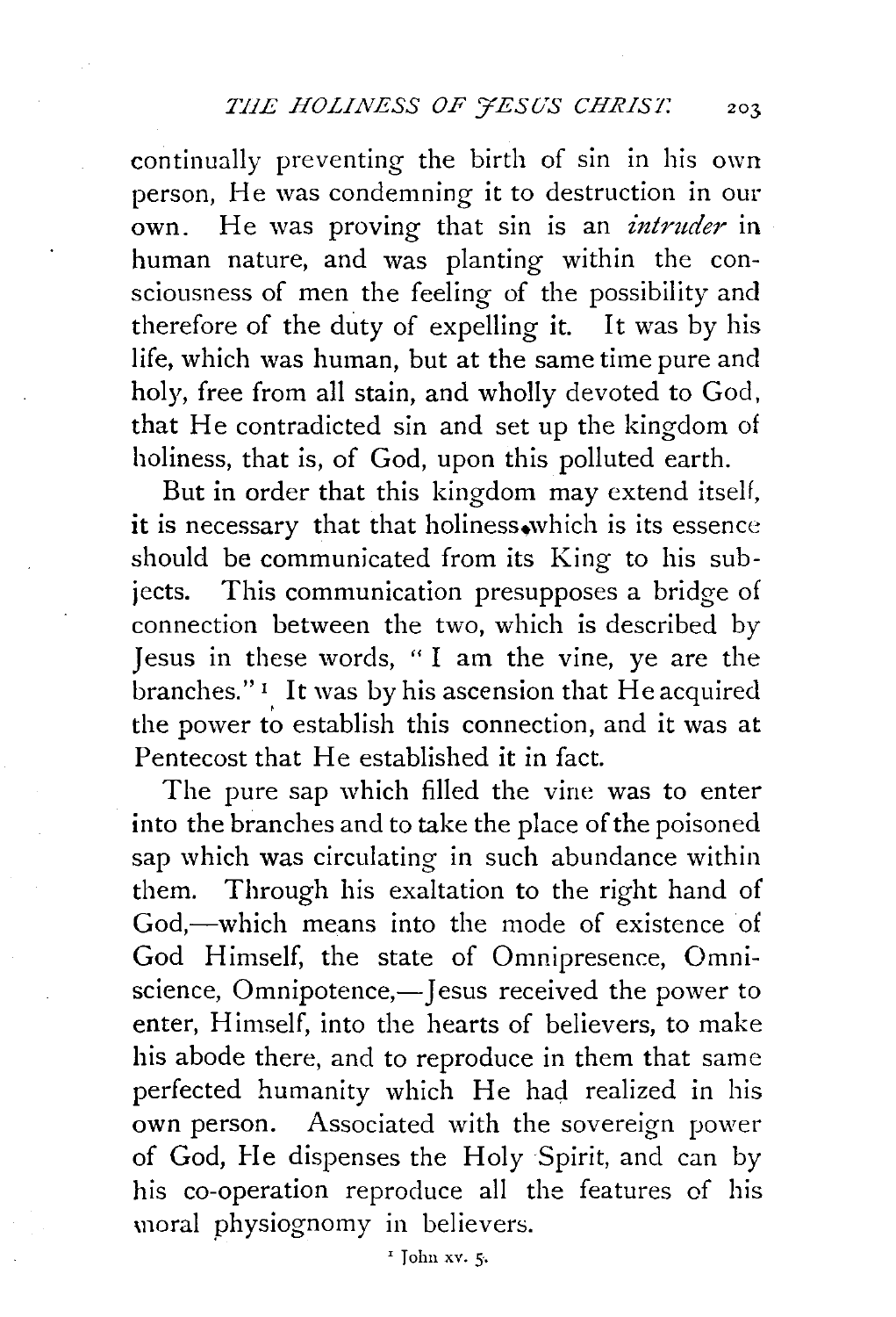You know that art-one of the most marvellous discoveries  $\bullet$ f our time--by means of which we have all become painters of as great ability as the most consummate artist: our form, reproducing itself in all its subtlest details upon the plate prepared for the purpose, may be multiplied in a thousand copies, each an exact *facsimile* of the original prototype. It even succeeds in imparting to them something of the life which animates it. Just so, through the power of the Spirit, does Christ reproduce Himself in the heart and in the life of believers. If we place ourselves assiduously before Him, in a mood of concentrated devotion, that Holy Spirit, through whom He offered Himself to God without spot, $I$  imprints, like the ray of light upon ourselves, the characteristic features of the model which we are contemplating; He Himself lives in us. So<sup> $\prime$ </sup>had He promised, " He shall glorify me in you;"<sup>2</sup> and St. Paul affirms the same truth in those words which sum up his sublimest experiences, "We all, with open face beholdirg as in a glass the glory of the Lord, are changed into the same image from glory to glory, even as by the Spirit of the Lord." 3

Under such conditions it is possible for us to enter successfully upon the great work of our moral renewal, and to set out upon that path of holiness which· ascends to heaven, without fear of succumbing under its difficulties in the midst of the journey, or even in the first and lowest steps of the upward progress.

By his death, Christ our righteousness and our peace; by his life on earth and in heaven, Christ our sanctification and our strength :- this is the

 $\text{`Heb. ix. 14.}$   $\text{`Iohn xvi. 14.}$   $\text{`32 Cor. iii. 18.}$